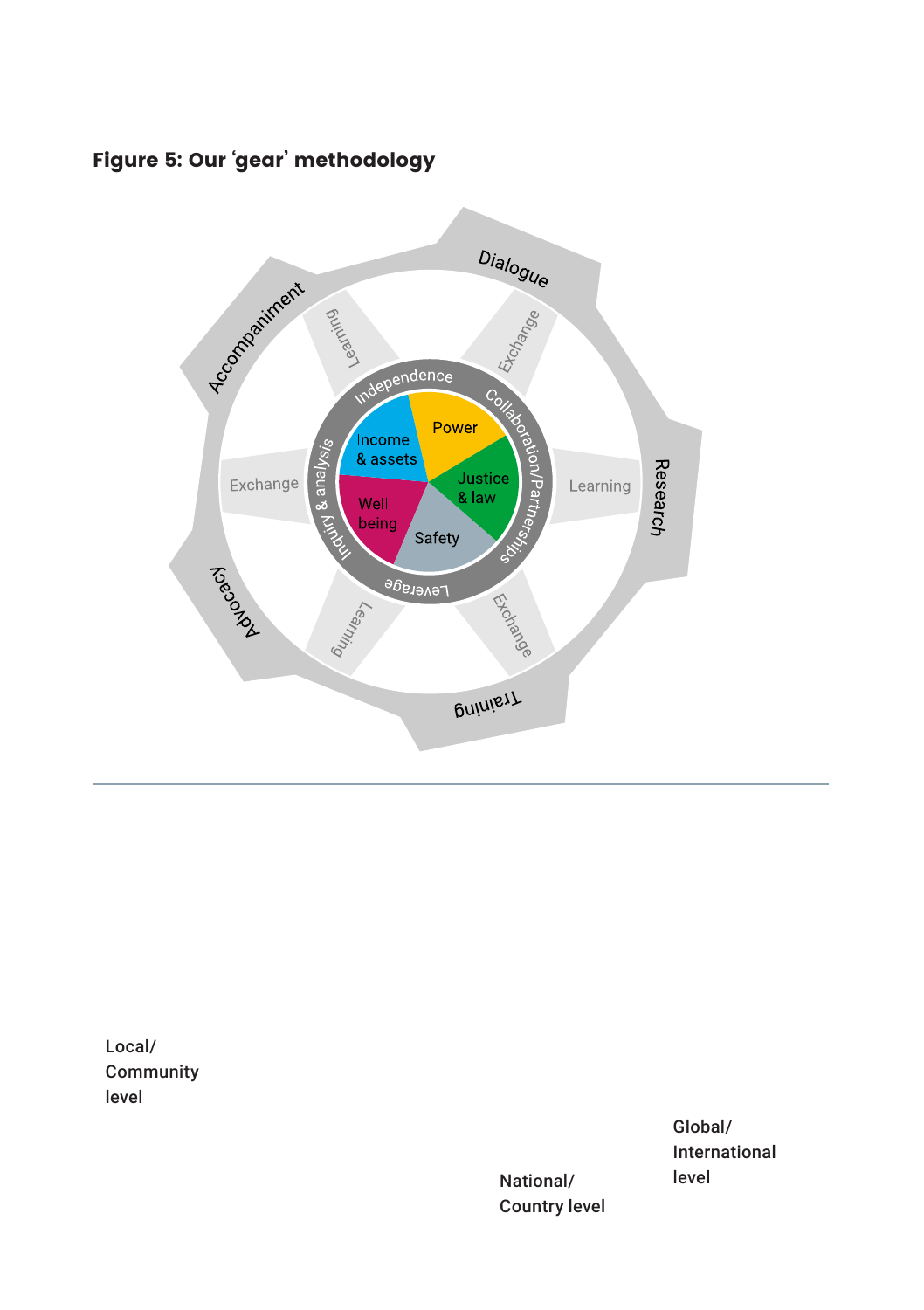Collaborative relationships take many forms, tailored to the opportunities available and the needs determined by the specific changes we aim to promote. We develop deep and continual analysis with a range of collaborators operating at different levels. A core element of our work in peacebuilding contexts is the formation of long-term partnerships with local people and organisations, in which we work very closely together in support of a shared vision and goals. These relationships are facilitated and sustained through the capacities of our field offices and/or by staff making regular visits, with the aim of sustaining the relationships over years. At other times, we collaborate with local and international entities in a looser relationship, which may be of a shorter duration, and is often tied to specific projects or programme goals. Our relationships are not confined only to local entities: we also collaborate with individuals and organisations operating internationally to catalyse change processes.

### Independence

Whilst we collaborate with those best placed to bring about societal change, we realise that the political dynamics within conflict contexts are fluid and often fast moving. For example, leaders with political influence can often lose it quickly, although the deeper, systemic exclusion and marginalisation of groups and individuals is more constant. We strive to maintain an independent profile that communicates clearly our peacebuilding goals whilst avoiding taking sides with any party to the conflict, or allying ourselves entirely with one partner. While much of our work in peacebuilding contexts consists of supporting local civil society actors, we recognise that we ourselves are civil society actors in our own right. Furthermore, we are funded by some government agencies and as such carry 'baggage' that we need to both recognise and manage. This requires a deep knowledge of the politics within civil society organisations as well as political parties and agencies, and results in collaborative relationships covering a spectrum of interests within a conflict context. By striving to establish and sustain an independent profile, we seek to maintain our individuality and the legitimacy of our own ideas. This helps clarify our added value to the work of others and enables us to sustain and grow our peacebuilding.

#### Leverage

In keeping with the image of the stone being thrown into a pond, and the distance from our intervention to the ultimate impact on peace (see Figures 1 and 4), we work with those who have access to decision-making processes within different institutions. These 'agents of change' operate at community, national and/or global levels, as illustrated in Figure 5. The different cogs are connected, and we work to make these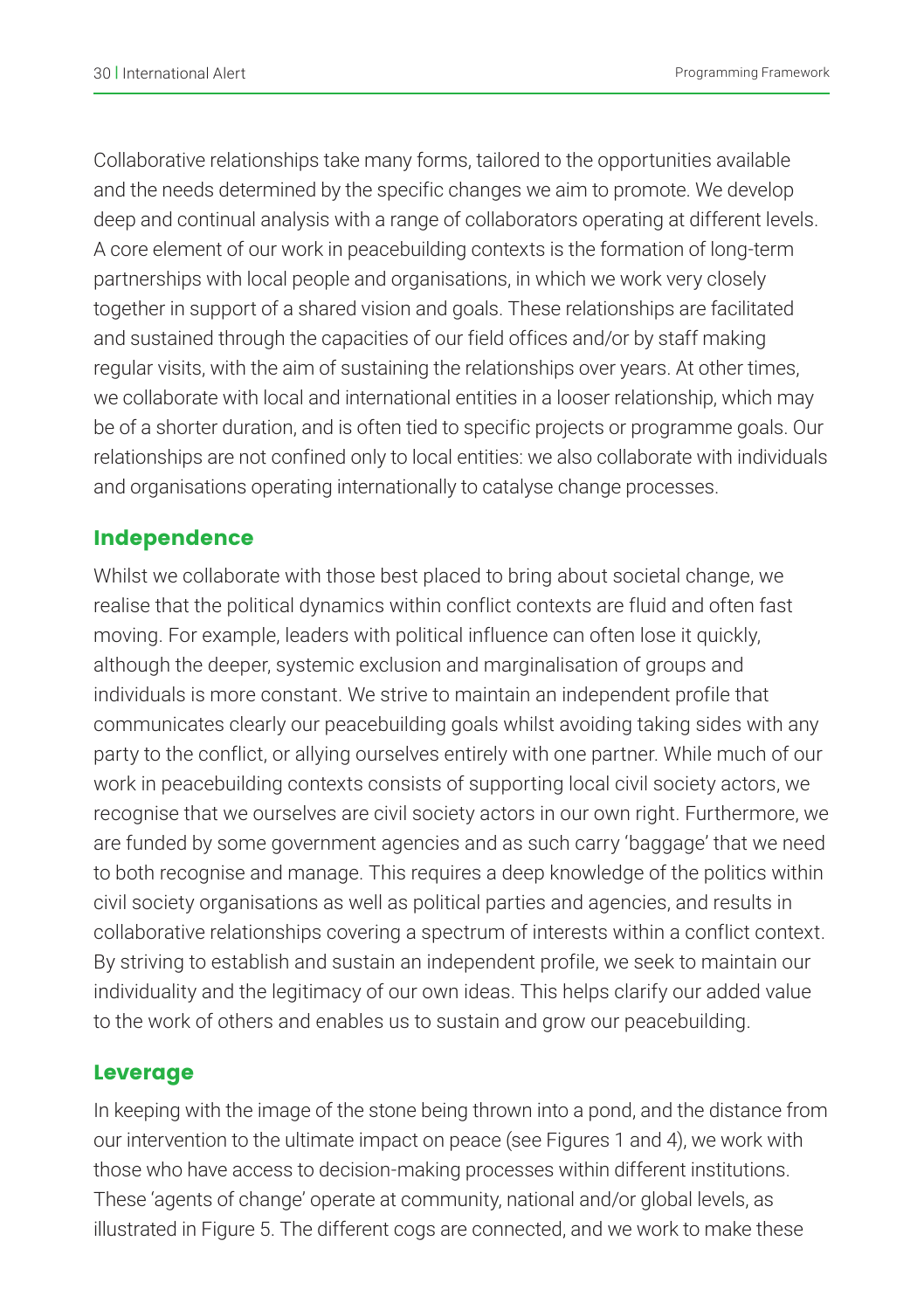connections operate in ways that strengthen the prospects for peace. We do this because the resources available for peacebuilding are both limited and difficult to secure. We are a small non-governmental organisation with big ambitions for change, so we must find ways of leveraging change through others. Connecting individuals and institutions on different levels enables us to leverage societal change at a scale greater than if we only worked at one level. For example, the work of those determining the global policies of the World Bank in Washington will influence the degree and quality of space for discussion about how aid can support peacebuilding at the national level in, say, Nepal. National-level discussion, in turn, influences how development assistance is delivered to vulnerable and conflict-affected communities at the local/community level. Change is leveraged by connecting policies and practices on different levels, at a scale appropriate to the problem being addressed.

## Inquiry, analysis and clarity of purpose

The Programming Framework identifies five peace factors that provide a backdrop for the analysis of conflict contexts, to better understand the issues that block peace and the societal change that needs to occur to build peace. We work to open up and reframe issues relating to these peace factors (e.g. reframing the idea of 'security' from one associated with winning control of the means of force and coercion to one of 'human security', whereby the safety of one group is dependent on that of others), to change attitudes and behaviours that sustain violent conflict. This reframing of issues is usually conducted in a participative way, with a hypothesis generated and then tested through engagement with a wider constituency. In bringing people together from different perspectives, new ideas are forged. These provide the basis for establishing clear change goals, against which we monitor and evaluate our programmes.

#### Learning and exchange

There is no magic formula for successful peacebuilding. The nature of the work means that progress is often gradual and takes place over time. One step forward can sometimes be followed by what seems like two steps back. The ability to deal with uncertainty is a necessary quality for the peacebuilder. In these circumstances, it is important to learn from experience and facilitate the exchange of this learning amongst the peacebuilding community. We put a premium on and actively plan for the generation of knowledge, and the exchange of learning and experience among those engaged in peacebuilding at different levels, and with others who can have an impact on the prospects for peace. In this way, our methodology strengthens the peacebuilding sector.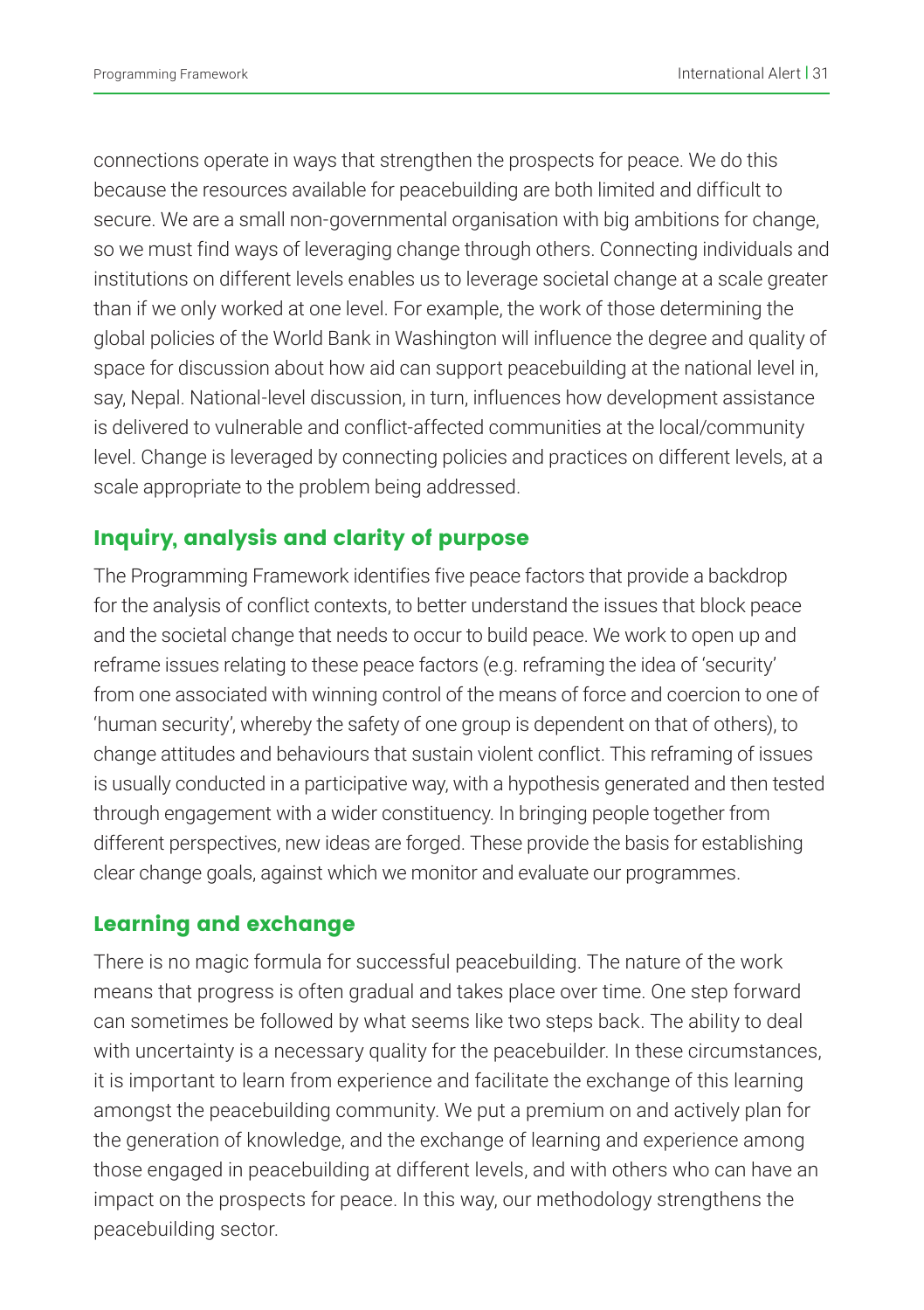# Methods

Our staff employ different methods in implementing our methodology, at all levels. Broadly, the same methods are used by others in different fields of societal change work such as 'development'. What is different about our use of these methods is our purpose, i.e. we deploy them to bring about positive peace.

# **Dialogue**

Dialogue brings together and enables communications between people or groups who would not normally come together or would not normally communicate effectively on important conflict issues. This includes a broad spectrum of work, including the negotiation of specific resolutions between parties in conflict through to the creation of safe spaces for discussions. These safe spaces can be exploited by those taking part to reduce tensions and mutual misconceptions, and to generate a shared vision for change and practical ways to progress towards the peace factors. Dialogue is not just about formal meetings, but is an extended process that develops relationships between diverse groups around common issues, builds confidence and fosters local ownership. Thus, the work done between formal meetings is at least as important as what happens at the meetings themselves. We work to ensure that there is sufficient analysis and research to provide the substance and stimulus for effective and extended dialogue processes that can lead to mutually beneficial relationships, problem-solving and practical action. Dialogue encapsulates facilitation, shuttle diplomacy and mediation.

At times, our staff play a central role, planning and facilitating dialogue. More often, we play a backstage role, guiding and supporting partners who are doing the actual facilitations.

## Research

Research provides evidence to assist the reframing of issues. It also provides data and analysis for lobbying and for leveraging policy change. When done with others, or by others within an accompaniment relationship, research can lead to a fundamental change in the way people perceive and approach the issues concerned, and it is often thus part of an advocacy strategy. While analysis is part of a constant process of critical enquiry, embodied in the characteristics of our methodology (see above), research is a more specific activity that usually results in the production of specific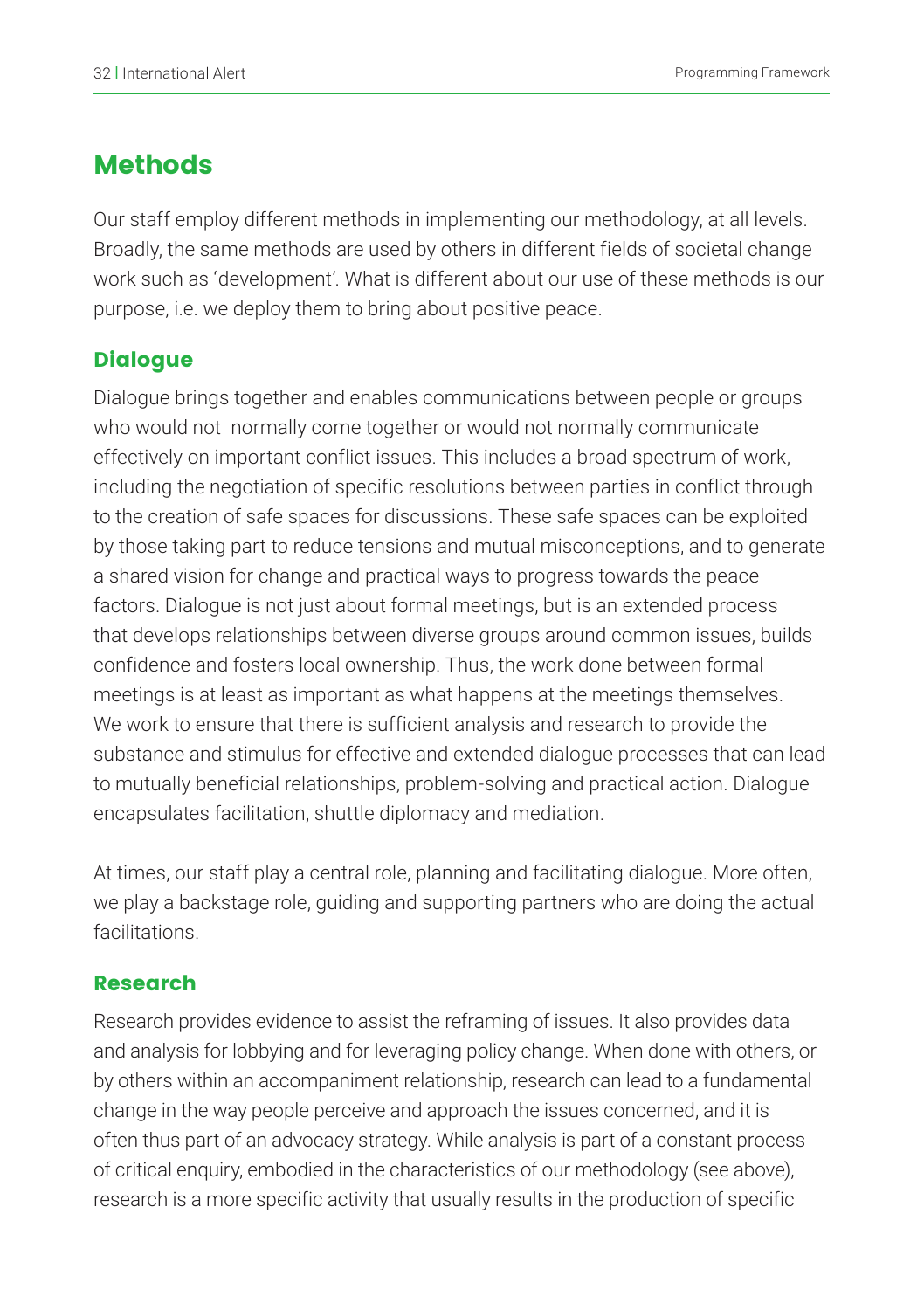written outputs. These research outputs strengthen the credibility of advocacy and dialogue processes by providing an informed, evidence-based stimulus for the reframing of issues and the rethinking of policies, mindsets and opinions.

#### **Advocacy**

Advocacy is most simply defined as the attempt to change the behaviour of institutions. Although this often focuses on formal changes to written policies, the 'policy' of an institution is in fact best understood as the practical way it acts and engages with others, rather than the way it says that it acts and engages. We work to influence the ways in which institutions (local, national and global) act by adopting, in most cases, an 'insider-inspirational' approach that aims to engage the target institution in a process of critical enquiry about its relationship with violent conflict (see Figure 6). An alternative 'condemnatory-outsider' approach may also be adopted, depending on the change goals we seek, the nature of the target institutions concerned, and our relationship to them. However, this approach is less common and often incompatible with the sensitive, long-term nature of our work. Our partners may adopt a different advocacy approach to our own, reflecting their own contexts, goals, identities and relationships.



#### Figure 6: Advocacy approaches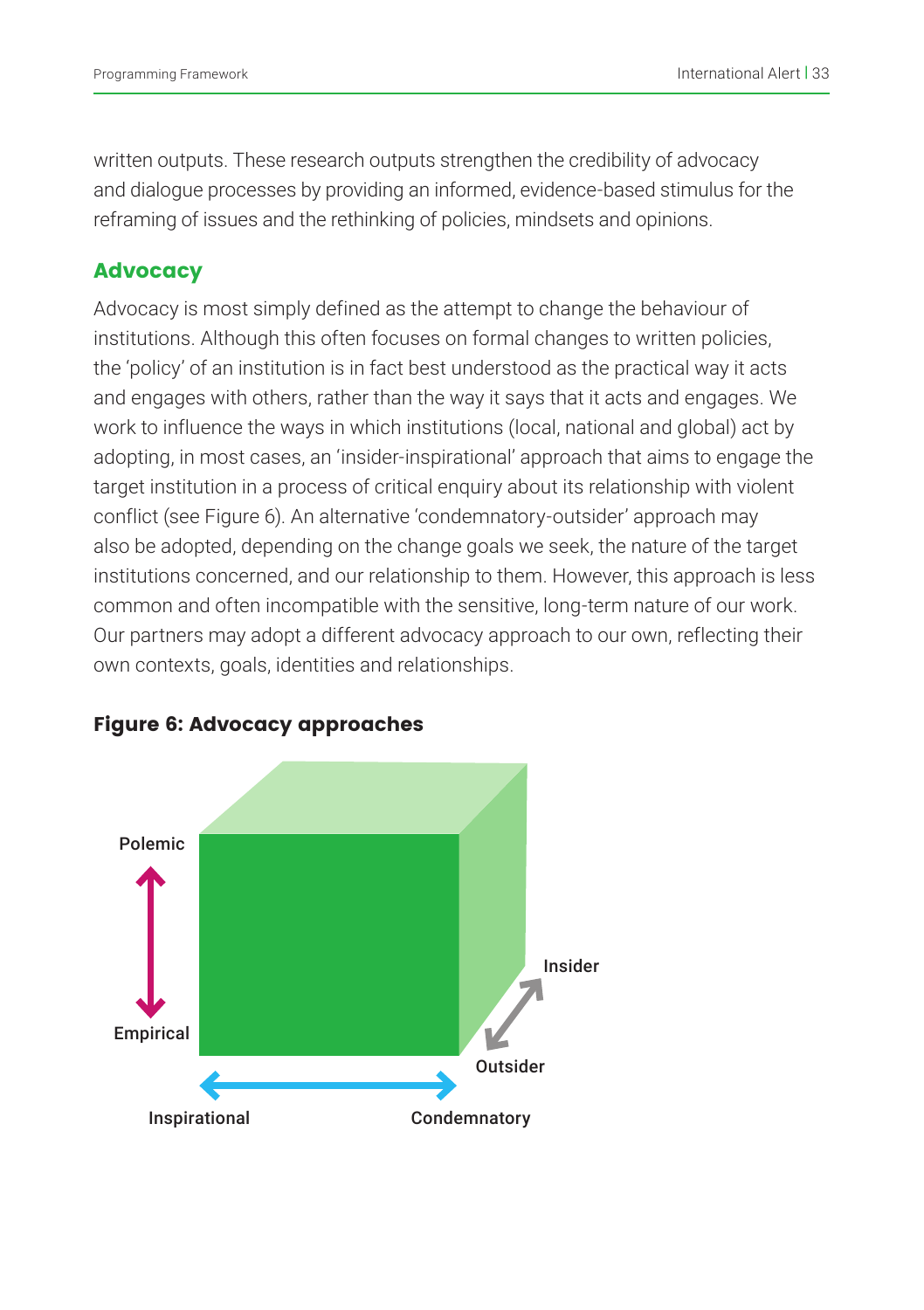### **Training**

Training and learning play a key role in building the capacity of individuals, organisations and institutions to work in and on conflict. It enables us to influence the approaches and develop the skills of international and local practitioners, to build understanding, to advocate for change and to reflect on current practice. Whether we are working at a local level or international level, with individuals, with organisations or with governments, we root our training in our direct experience of peacebuilding and the successes and challenges this involves. We are always context-specific, tailoring our approach to the context and to the needs and nature of those who are learning. We employ experiential methods to create a space in which individuals can reflect on their own practice and learn new approaches and techniques for working more effectively. To this end, training and learning is as much about enabling a cultural or institutional shift towards more positive peace practice as it is about developing hard skills. Pairing this form of advocacy with the sharing of techniques and tools opens up both conceptual and concrete ways with which to instigate change.

#### Accompaniment

The need to ensure ownership of sustained change processes over time requires our staff to spend much of their time building and maintaining relationships. This involves working with individuals and partner organisations, as well as our advocacy targets (be it politicians, companies or institutions), as a critical friend, advisor, monitor and informal capacity-builder. We aim to be available when needed, bringing in experience from other contexts, while allowing partners space. Accompaniment is a subtle approach, which takes a great deal of patience, tact, political astuteness, diplomacy and ability to communicate frankly. It is not always easy to see from outside. An essential element of accompaniment is to have a shared vision and/or strategy. We collaborate with partners using in-depth analysis to design programmes that can strengthen the peace factors. Accompaniment works within different forms of partnership and incorporates coalition building, networking and informal relationship-building. It can also include accompanying the implementation of practical initiatives aimed at building peace, for example, joint business ventures pursued by parties on different sides of a conflict divide.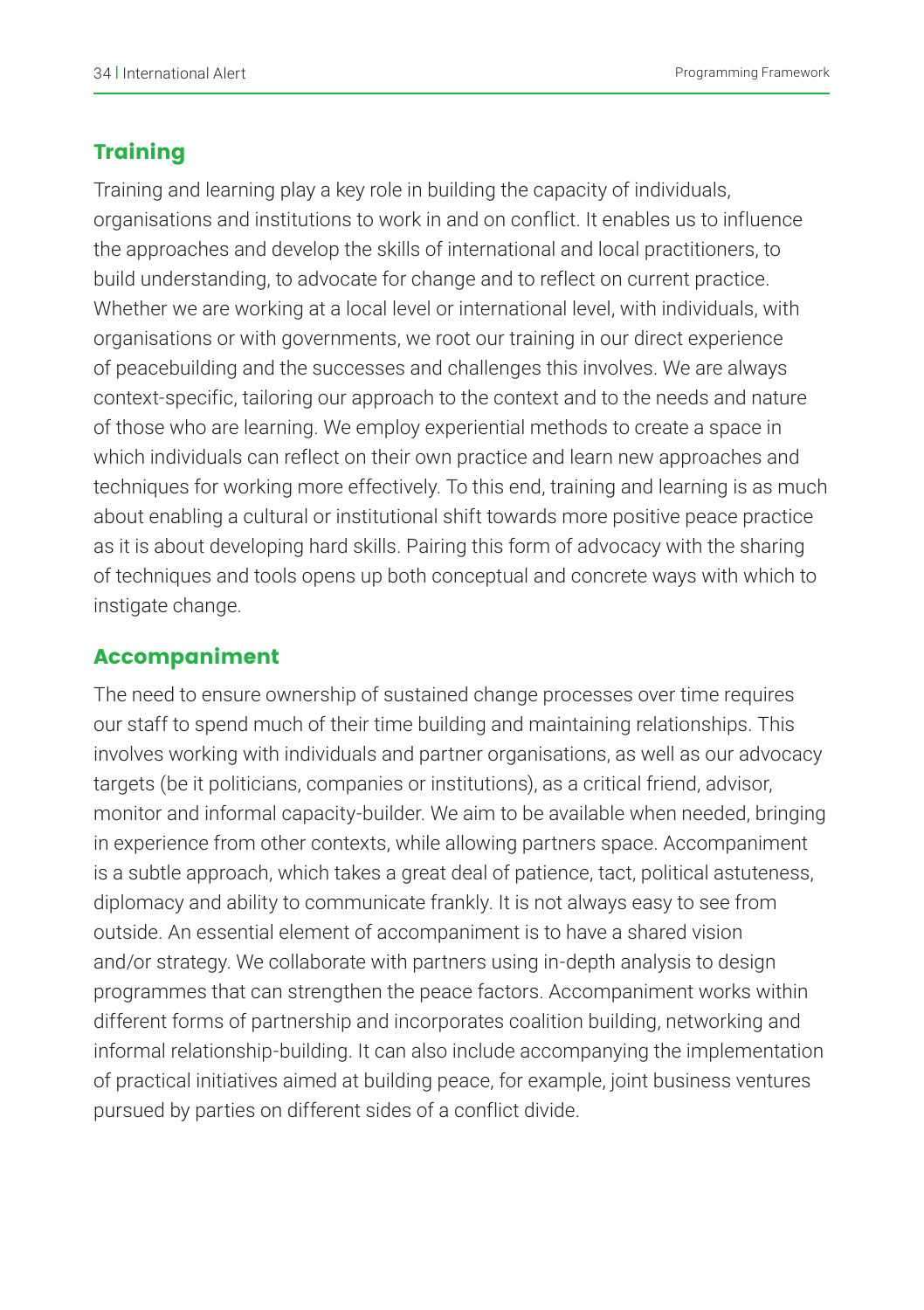| <b>Methodology</b>                                                                                                                                                                                                                                                     | <b>Actions</b>                                                                                                                                                                                                                                                                                                                                                                                                                                             | <b>Peace factors</b>                                                                                                                                                                                                                                                                                                                                                                                                                                                                                                                                                                        | <b>Peace</b>                                                                                                                                                                                                                                                                                                                                                                                                                                |
|------------------------------------------------------------------------------------------------------------------------------------------------------------------------------------------------------------------------------------------------------------------------|------------------------------------------------------------------------------------------------------------------------------------------------------------------------------------------------------------------------------------------------------------------------------------------------------------------------------------------------------------------------------------------------------------------------------------------------------------|---------------------------------------------------------------------------------------------------------------------------------------------------------------------------------------------------------------------------------------------------------------------------------------------------------------------------------------------------------------------------------------------------------------------------------------------------------------------------------------------------------------------------------------------------------------------------------------------|---------------------------------------------------------------------------------------------------------------------------------------------------------------------------------------------------------------------------------------------------------------------------------------------------------------------------------------------------------------------------------------------------------------------------------------------|
| Core<br>characteristics:<br>Collaboration/<br>partnerships<br>Independence<br>Leverage<br>Enquiry, analysis and<br>clarity of<br>purpose<br>Learning and<br>exchange<br>Methods:<br><b>Dialogue</b><br>Research<br><b>Advocacy</b><br><b>Training</b><br>Accompaniment | Attitudes,<br>behaviours and<br>conditions, and<br>other factors that<br>enable or hinder the<br>peace factors<br>This is where the<br>objectives and<br>impact indicators<br>of our work will<br>tend to lie, often<br>expressed in terms<br>of targeted groups,<br>institutions or<br>people conducting<br>themselves<br>differently; linked to<br>a clear hypothesis<br>showing the impact<br>of their different<br>comportment on<br>the peace factors | <b>Power</b><br>Voice and participation<br>Inclusion and power<br>differentials<br>Social capital<br>Leadership and legitimacy<br>Values and incentives<br><b>Functional horizontal and</b><br>vertical relationships<br><b>Income and assets</b><br>Economic opportunity<br>Economic equality<br><b>Fair and effective laws</b><br><b>Effective laws</b><br>Effective legal mechanisms<br><b>Safety</b><br>Personal security<br>Security providers<br>Wellbeing<br>Fair access to the means of<br>wellbeing<br>Quality of the services that<br>promote wellbeing<br>Psychosocial wellbeing | Peace is when<br>people are<br>anticipating<br>and managing<br>conflicts without<br>violence, and<br>are engaging in<br>inclusive social<br>change processes<br>that improve the<br>quality of life<br>They are doing<br>so without<br>compromising<br>the possibility of<br>continuing to do<br>so in the future.<br>or compromising<br>the possibility of<br>others to do so<br>This is the idea of<br>inter-dependent,<br>positive peace |
| <b>Direction of impact</b>                                                                                                                                                                                                                                             |                                                                                                                                                                                                                                                                                                                                                                                                                                                            |                                                                                                                                                                                                                                                                                                                                                                                                                                                                                                                                                                                             |                                                                                                                                                                                                                                                                                                                                                                                                                                             |
| <b>Direction of analysis</b>                                                                                                                                                                                                                                           |                                                                                                                                                                                                                                                                                                                                                                                                                                                            |                                                                                                                                                                                                                                                                                                                                                                                                                                                                                                                                                                                             |                                                                                                                                                                                                                                                                                                                                                                                                                                             |
|                                                                                                                                                                                                                                                                        |                                                                                                                                                                                                                                                                                                                                                                                                                                                            |                                                                                                                                                                                                                                                                                                                                                                                                                                                                                                                                                                                             |                                                                                                                                                                                                                                                                                                                                                                                                                                             |

# Table 2: Analytical framework for peacebuilding